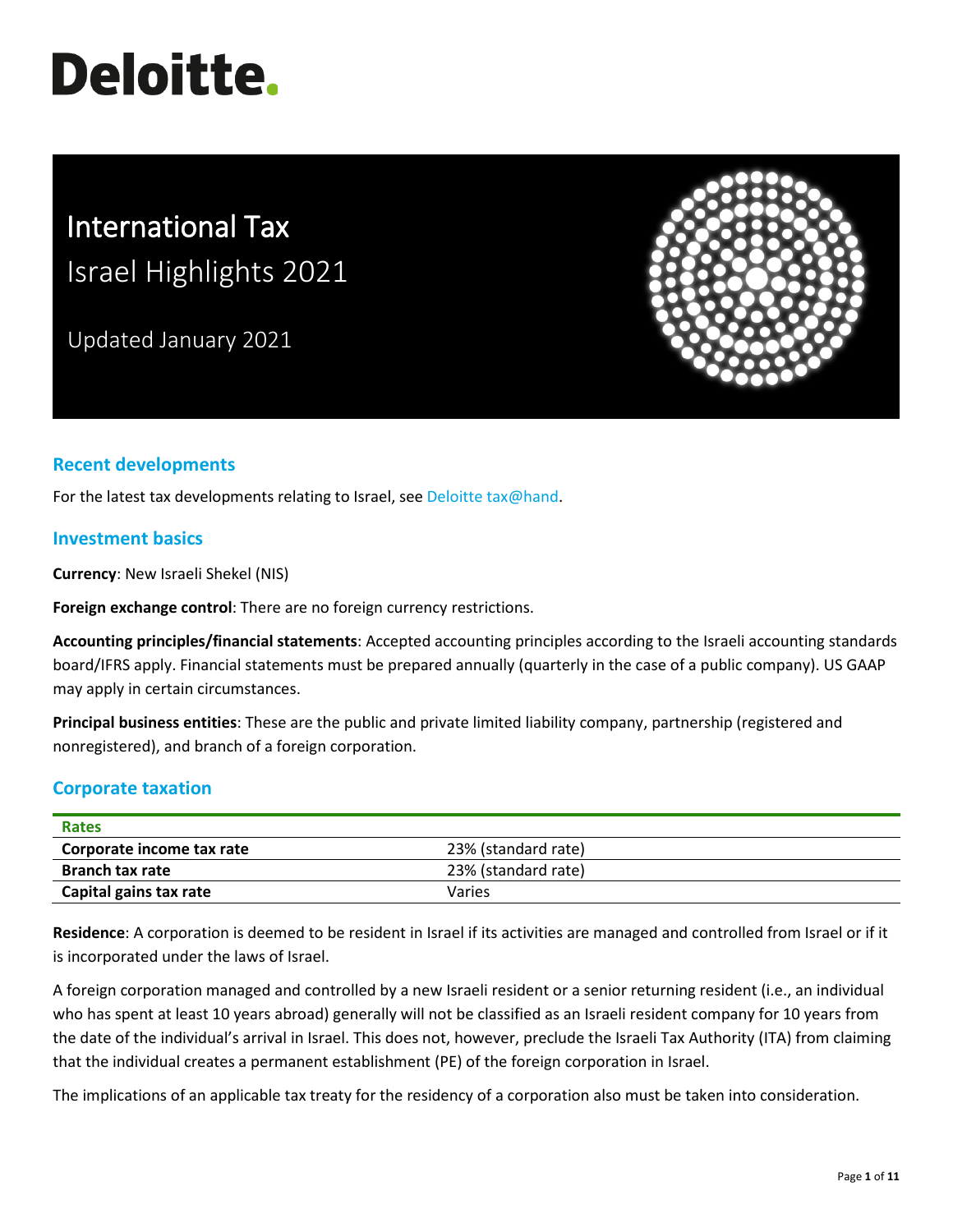**Basis**: Israeli resident companies are subject to tax on worldwide profits and gains, with credit granted for foreign taxes paid in respect of foreign income. A nonresident company is subject to tax only on Israeli-source profits. Branches are taxed in the same way as subsidiaries.

**Taxable income**: An Israeli resident corporation is subject to corporate income tax on its worldwide income and capital gains.

**Rate**: The basic tax rate for companies is 23%. An Israeli company classified as a "preferred enterprise" is taxed on its "preferred income" depending on where its facilities are located (7.5% if located in "Area A" and 16% if located elsewhere). An Israeli company classified as a "special preferred enterprise" (annual turnover of at least NIS 10 billion) is taxed on its preferred income at 5% or 8%, depending on where its facilities are located.

Israeli companies with income derived from intangibles that does not meet all the conditions for classification as preferred income under the current definition remain entitled to the preferential tax rates of 7.5% or 16% under the regime until 1 July 2021.

An Israeli company classified as an "approved enterprise" or a "benefited enterprise" is entitled to a tax rate of between 0% and 23%, with the period of benefits depending on where the company's facilities are located, and whether certain conditions are satisfied. The benefits are revoked if exempted profits derived from the approved/benefited income are distributed. Qualified companies may be eligible for both reduced corporate tax rates and grants from the investment center.

An Israeli company classified as a "preferred technological enterprise" is entitled to a reduced tax rate of 12% (7.5% if its facilities are located in Area A) on its "preferred technological income." "Special preferred technological enterprises" are entitled to a reduced tax rate of 6% on preferred technological income.

The calculation of preferred technological income (i.e., the part of a technological enterprise's income that is eligible for a preferential tax rate) is based on a "nexus" approach that generally excludes development costs incurred outside Israel. The nexus approach must be applied as from 1 July 2021 in respect of the income of a preferred technological enterprise derived from intangibles purchased on or before 30 June 2016. For income derived from intangibles purchased after 30 June 2016, the nexus approach must be applied as from 1 January 2017.

Companies often may be eligible simultaneously for both preferred enterprise benefits and preferred technological enterprise benefits.

Partnerships are transparent for tax purposes in respect of their ongoing income, but when they are sold, the partners are taxed as if they had disposed of their interest in the partnership and not each partnership asset.

There are various options for companies to be treated as transparent for tax purposes that could be applied in different circumstances.

**Surtax**: There is no surtax.

**Alternative minimum tax**: There is no alternative minimum tax.

**Taxation of dividends**: No tax is payable on dividends distributed by an Israeli resident company to another Israeli company, provided the dividends arise from income produced or accrued in Israel by a company that is subject to corporate income taxation. The tax rate is 23% on dividends from income produced (or accrued) abroad, or from dividends received from abroad; a tax credit will be granted for foreign tax paid. An indirect foreign tax credit also may be available where the Israeli company receiving the dividend holds at least 25% of the payer company. An ultimate parent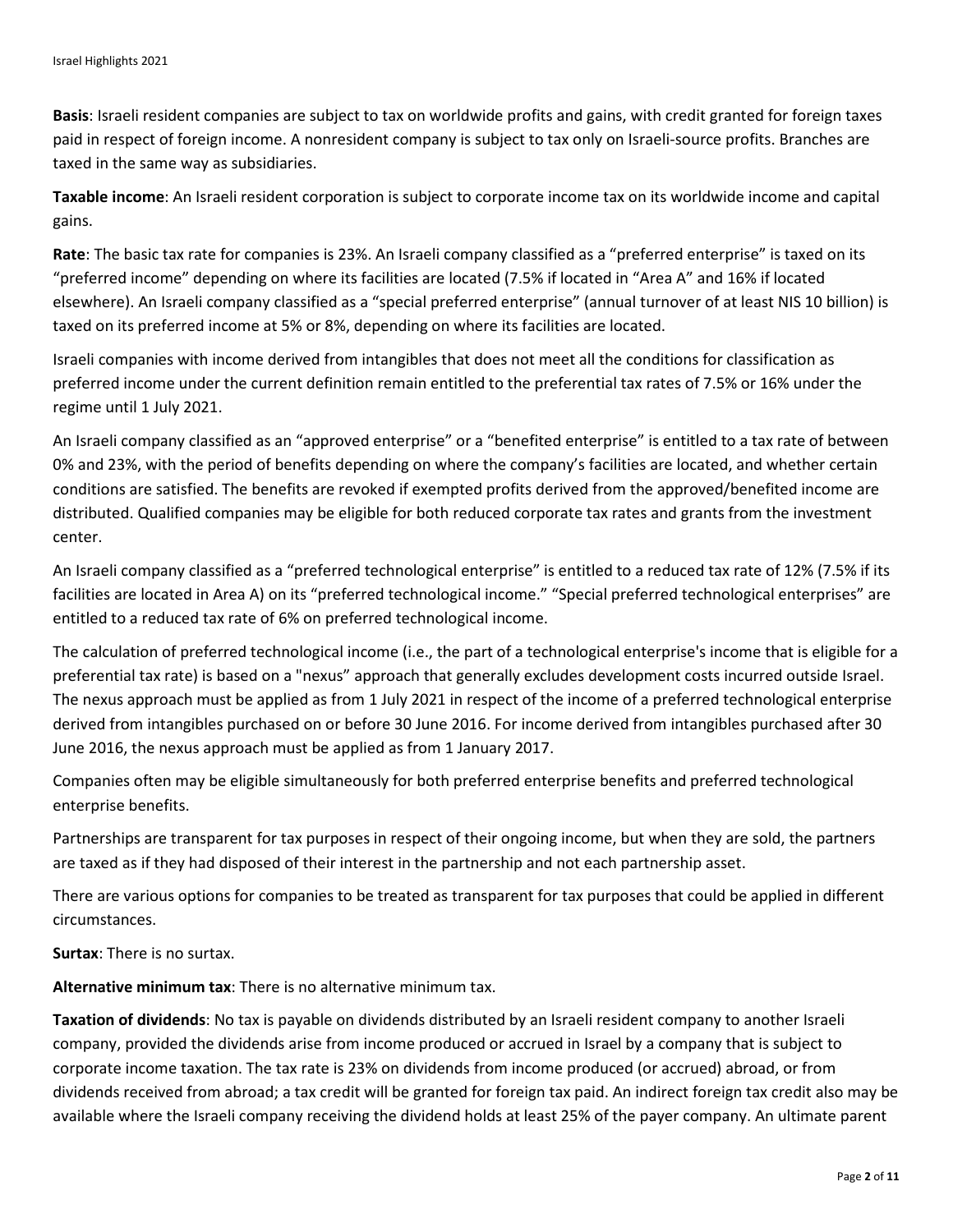company is entitled to an indirect credit for tax paid by both its subsidiary and its indirect subsidiary, where the ultimate parent company holds at least 25% of the subsidiary, and the subsidiary holds at least 50% of the indirect subsidiary.

Companies are taxed at a 20% rate on dividend income if the distribution is made from profits attributable to an approved/benefited enterprise generated during the benefits period of a program that was confirmed after 2013. Where a distribution is made from profits generated during the benefits period of a program that was confirmed in 2013 or earlier, the tax rate is 15%. When the recipient company distributes a dividend from that income, it is entitled to a refund of the tax paid. However, temporary provisions introduced as part of the 2012 amendment to the investment law allow a tax exemption for dividends received by an Israeli company from approved/benefited income and distributed by a company that was previously an approved/benefited enterprise but now has preferred enterprise status, and has notified the change of status to the ITA on or before 30 June 2015.

Dividends distributed from a revaluation of assets are subject to corporate income tax at the standard rate of 23% in the hands of the recipient company.

**Capital gains**: The capital gains tax rate depends on the purchase date and the nature of the asset. The general capital gains tax rate for a corporation is the standard corporate tax rate (23%). The inflationary component of the gain (accrued as from 1 January 1994) is exempt from tax.

On a sale of shares, undistributed profits generated by the company in which the shares are held during the seller's period of ownership and taxed at the company level are tax-exempt in certain circumstances.

An Israeli resident is subject to capital gains tax on the disposal of its assets, regardless of whether the assets are located in Israel. Capital gains derived from the sale, exchange, transfer, or other disposition of tangible and intangible capital assets located in Israel, or that constitute a direct or an indirect ownership interest of assets in Israel, are treated as Israeli-source income and are subject to capital gains tax, regardless of whether the seller is a resident of Israel for Israeli tax purposes. Shares and other securities of Israeli companies, or shares and other securities of non-Israeli companies holding their main assets in Israel, also may be treated as Israeli assets.

Persons (entities and individuals) who are not residents of Israel for tax purposes are exempt from Israeli capital gains tax on gains from the sale of shares traded on the Tel Aviv stock exchange, unless the gain is attributable to a PE the seller maintains in Israel.

A broad exemption from capital gains tax applies to gains derived from the sale of securities in Israeli or Israeli-related companies acquired on or after 1 January 2009 by all nonresidents (both entities and individuals), regardless of whether the nonresident is eligible for benefits under a tax treaty. The exemption does not apply:

- To shares of companies whose assets consist primarily (directly or indirectly) of real estate (i.e., land or buildings) located in Israel, or rights to exploit natural resources in Israel;
- Where the shares sold were purchased from a related party or by way of certain tax-deferred reorganizations;
- Where the shares were held through a PE; or
- Where the nonresident selling entity is 25% or more controlled by Israeli residents.

Capital gains derived by a preferred technological enterprise or a special preferred technological enterprise from the sale of qualifying intangible assets to a related nonresident company are taxed at a rate of 12% or 6%, respectively, if certain conditions are fulfilled.

**Losses**: Trading or business losses may be offset against income from any source in the current tax year and carried forward indefinitely to be offset against business income and business capital gains. Losses may not be carried back.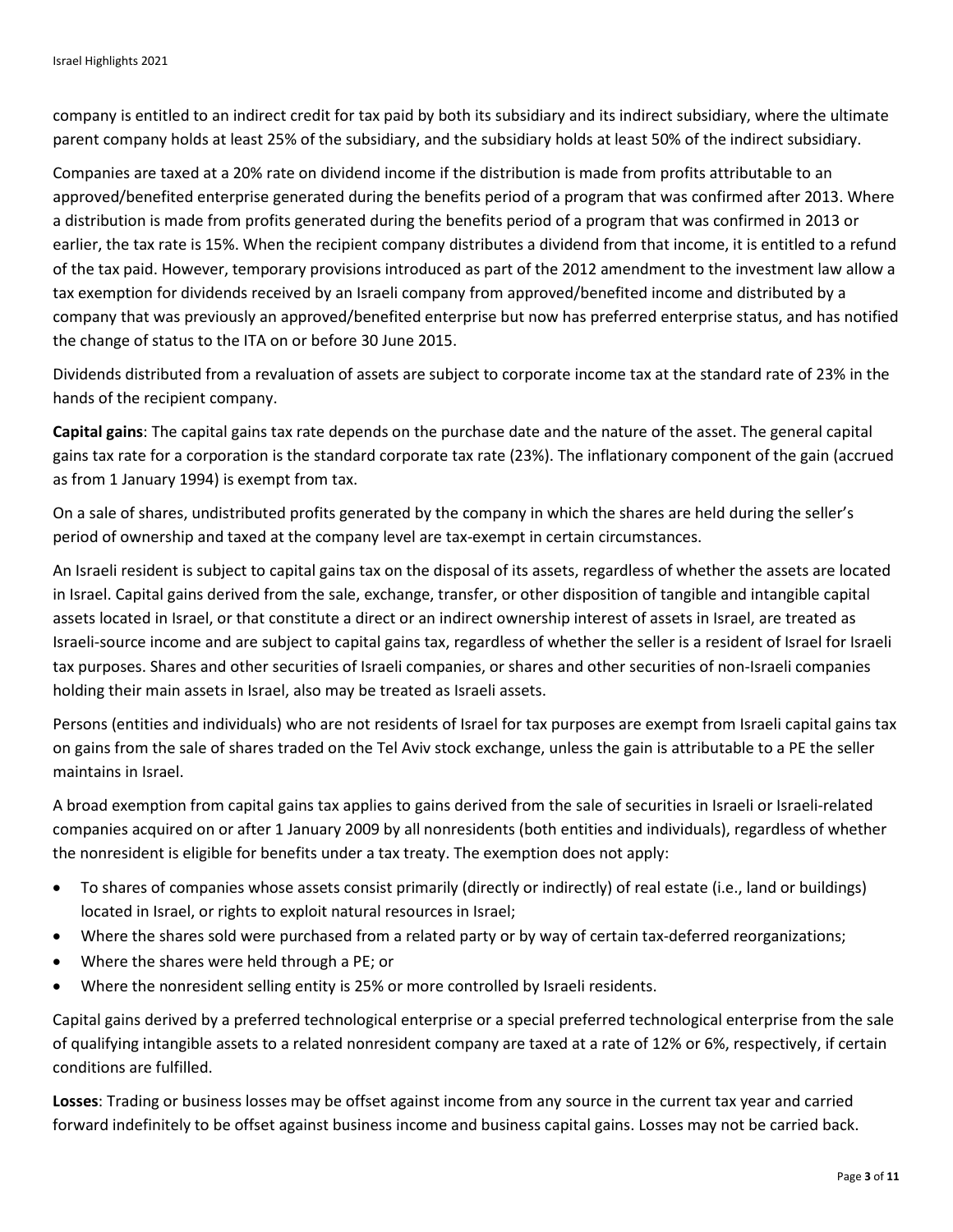**Foreign tax relief**: Israel grants a direct tax credit for foreign taxes paid on non-Israeli-source income. An indirect tax credit is granted in certain cases. Where the Israeli tax liability on the income is lower than the foreign tax paid on that income, the excess foreign direct tax credit may be carried forward for five tax years.

**Participation exemption**: A special tax regime applies to Israeli holding companies that invest in foreign corporations. An eligible corporation is entitled to an exemption from tax on dividends received from a qualified foreign subsidiary, and on capital gains derived from the sale of shares in such a subsidiary, as well as a full exemption from tax on financial income derived from investments in the Israeli capital market. In addition, dividends paid by the holding company to a nonresident shareholder are subject to a 5% withholding tax, rather than the regular rates of 25% if paid to a noncontrolling foreign shareholder that holds less than 10% of the shares of the Israeli holding company, or 30% otherwise.

**Holding company regime**: See under "Participation exemption," above.

**Incentives**: Various programs are available, e.g., foreign investment incentives (approved enterprise status, various tracks), a holding company regime, and R&D incentives. See also "Taxation of dividends" and "Rate," above.

The Israeli government has implemented a number of measures that continue to apply through 2021 to assist businesses mitigate the economic effects of the COVID-19 pandemic. Accelerated rates of depreciation are available on equipment purchased other than from related parties in the period 1 September 2020 to 30 June 2021 and used to generate income in Israel within three months from the date of purchase. Other measures include the possibility to apply for a special grant via the business' account with the ITA, and a loan to help cover fixed expenses, such as rent and utility bills.

#### **Compliance for corporations**

**Tax year**: The tax year generally is the calendar year. Taxpayers may apply for a different tax year, but the application will be approved only in special circumstances.

**Consolidated returns**: The filing of a consolidated return generally is not permitted; each company in a group is required to file its own return. However, if certain conditions are satisfied, qualified "industrial companies" may file a consolidated tax return.

**Filing and payment**: Companies must file an annual tax return no later than five months following the end of the tax year (an extension to the filing deadline may be obtained in certain circumstances). The Israeli Tax Authority (ITA) determines the amount of tax prepayments by reference to a taxpayer's prior year turnover and the tax payable for the prior year. Tax prepayments are made on a monthly or bimonthly basis.

**Penalties**: Penalties apply where prepayments are overdue or tax returns are filed late. The balance of any tax due is payable at the beginning of the following tax year. Overdue tax is subject to an annual 4% interest rate (both the interest and principal are linked to the Consumer Price Index (CPI)) for the period from the end of the tax year through the date of payment.

**Rulings**: A taxpayer may request a ruling on the tax consequences of a proposed transaction.

#### **Individual taxation**

| <b>Rates</b>               |                         |      |  |
|----------------------------|-------------------------|------|--|
| Individual income tax rate | Taxable income          | Rate |  |
|                            | Up to NIS 74,640        | 10%  |  |
|                            | NIS 74,641-NIS 107,040  | 14%  |  |
|                            | NIS 107,041-NIS 171,840 | 20%  |  |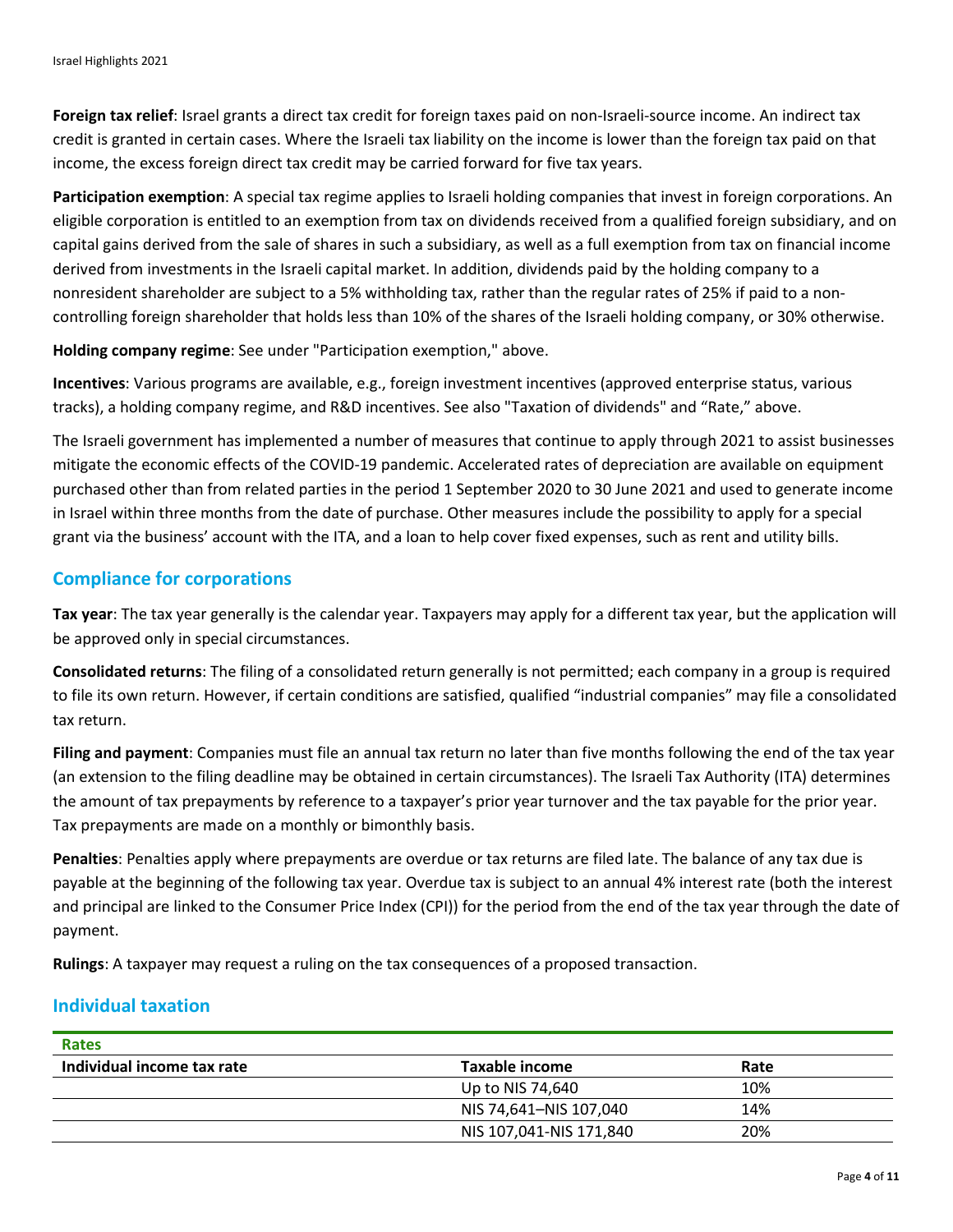|                        | NIS 171,841-NIS 238,800 | 31%                 |
|------------------------|-------------------------|---------------------|
|                        | NIS 238,801-NIS 496,920 | 35%                 |
|                        | NIS 496,921-NIS 640,000 | 47%                 |
|                        | Over NIS 640,000        | 47% (50% (including |
|                        |                         | surtax)             |
| Capital gains tax rate |                         | Varies              |

**Residence**: An individual is a resident of Israel if the individual's "center of vital interests" is in Israel. The number of days spent in Israel and overseas also affects residence status: there is an assumption (rebuttable by the taxpayer or the ITA) that an individual's center of life is in Israel if the individual has spent 183 days or more in Israel; or if during the current tax year, the individual spends 30 days or more in Israel, and the total number of days spent in Israel in the tax year and in the two preceding tax years, on a cumulative basis, amounts to at least 425 days.

An Israeli resident who spends at least 183 days abroad in each of two consecutive years, and whose center of vital interests in the two subsequent years was located abroad, is deemed to be a foreign resident as from the date the individual chose to leave Israel.

**Basis**: Israeli residents are taxed on their worldwide income. Nonresidents are taxed only on Israeli-source income.

**Taxable income**: All income from employment and/or a vocation is taxable, including the value of fringe benefits and cost-of-living allowances. Passive income from bank deposits and savings, both in Israel and overseas, also is taxable.

New Israeli residents and senior returning residents are entitled to a tax exemption for certain types of foreign-source income for a period of 10 years as from the date of immigration/return to Israel. The benefit period with respect to income from interest on foreign currency deposits may be extended for a maximum of a further 10 years, provided certain investment criteria are fulfilled.

**Rates**: Income tax rates are progressive up to 47%. An additional 3% surtax is levied on annual taxable income exceeding NIS 640,000. The surtax does not apply to certain types of income.

**Capital gains**: "Real" gains (i.e., the portion of gains not attributable to inflation) derived from the sale of shares are subject to tax at 25% if derived by non-controlling shareholders (those holding less than 10% of the Israeli company's shares); otherwise, the rate is 30%. Gains derived from the sale of bonds, commercial securities, or loans that are not linked to the CPI generally are subject to a 15% tax (however, a controlling shareholder that holds more than 10% of the Israeli company's shares is taxed on both the real and the inflationary component of gains at a rate of 20%).

The tax rates on capital gains on all other assets range from 20% up to the individual's marginal tax rate, depending on the date of acquisition and the type of asset (the minimum tax rate for the sale of shares of nonpublic companies by an individual holding more than 10% of the company's shares is 25%).

The inflationary component of gains accrued as from 1 January 1994 is exempt from tax (except as noted above). The inflationary component of gains accrued up to 1 January 1994 is subject to tax at 10%.

See "Capital gains" under "Corporate taxation," above for exemptions from capital gains tax.

**Deductions and allowances**: Deductions are granted for pension fund contributions, and individuals are entitled to various personal allowances and credits.

**Foreign tax relief**: Israel grants a direct tax credit for foreign taxes paid on non-Israeli-source income.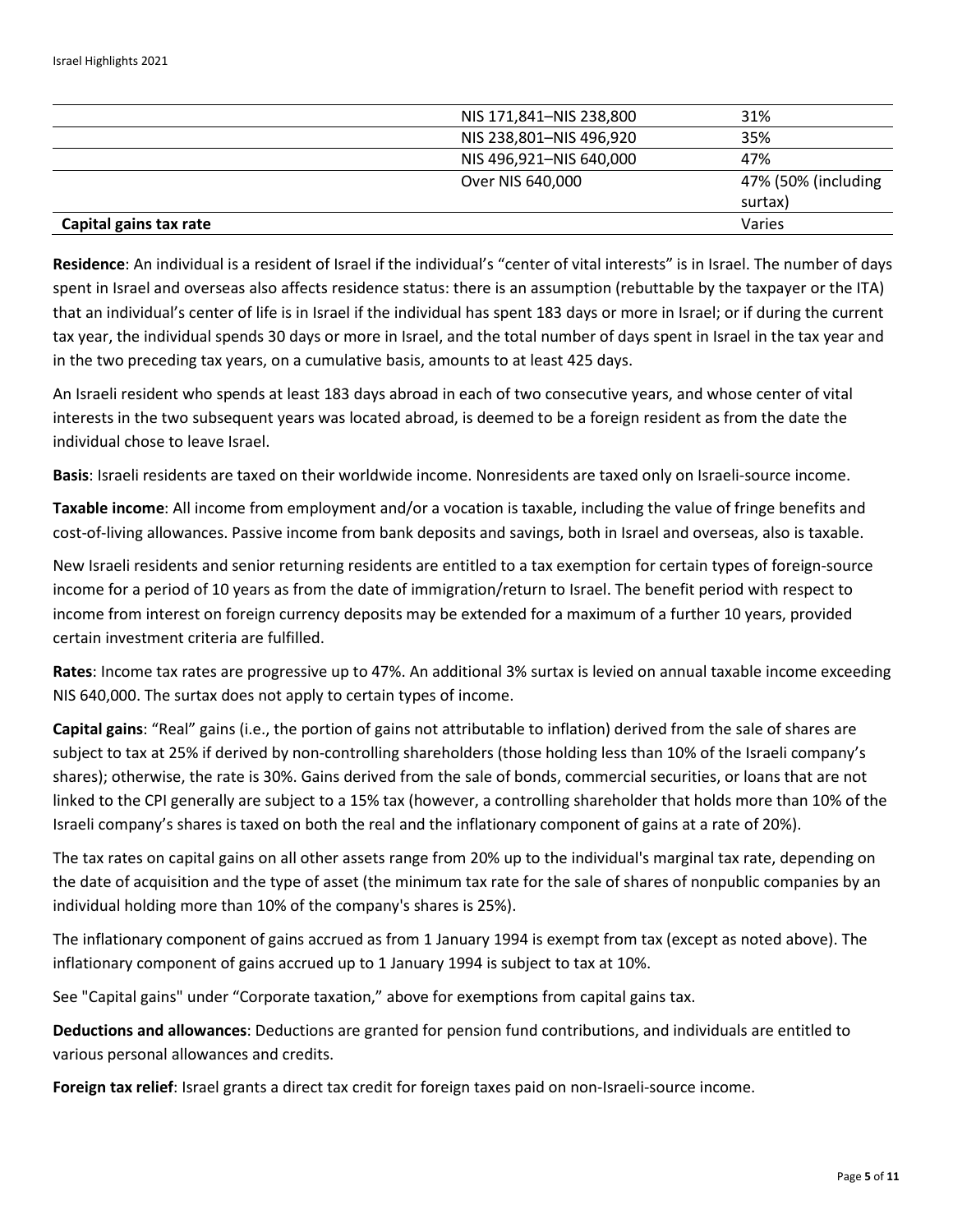## **Compliance for individuals**

**Tax year**: The tax year is the calendar year.

**Filing status**: A married couple living together may opt for separate tax assessment in certain circumstances; otherwise, they may file jointly.

**Filing and payment**: An individual must file an annual tax return no later than 30 April of the following year. An extension of the deadline or an exemption from filing may be granted in certain cases.

An Israeli individual whose only income is annual salary income that does not exceed NIS 653,000 on which tax is withheld at source by the employer is not required to file an annual return.

A new Israeli resident or a senior returning resident will not be subject to the reporting requirements in Israel on income derived from or accrued outside Israel, or sourced from assets outside Israel for the 10-year benefited period.

**Penalties**: Penalties apply if prepayments are overdue or if tax returns are filed late. The balance of any tax due is payable at the beginning of the following tax year. Overdue tax is subject to an annual 4% interest rate (both the interest and principal are linked to the CPI) for the period from the end of the tax year through the date of payment.

**Rulings**: A taxpayer may request a ruling on the tax consequences of a proposed transaction. An advance pricing agreement (APA) may be obtained.

| <b>Rates</b>              |                  |                     |                     |                    |
|---------------------------|------------------|---------------------|---------------------|--------------------|
| Type of payment           | <b>Residents</b> |                     | <b>Nonresidents</b> |                    |
|                           | Company          | <b>Individual</b>   | Company             | Individual         |
| <b>Dividends</b>          | 0%/15%/20%       | 15%/20%/25%/30%     | 4%/15%/20%/25%/30%  | 4%/15%/20%/25%/30% |
| <b>Interest</b>           | 23%              | 15%/20%/25%/35%/47% | 0%/23%              | 0%/25%             |
| <b>Royalties</b>          | 20%/30%          | 20%/30%             | 23%                 | 25%                |
| <b>Fees for technical</b> | 20%/30%          | 20%/30%             | 23%                 | 25%                |
| services                  |                  |                     |                     |                    |

### **Withholding tax**

**Dividends**: No withholding tax is payable on dividends distributed by an Israeli resident company to another Israeli company, provided the dividends arise from income produced or accrued in Israel by a company that is subject to corporate income taxation.

Dividends paid to an Israeli resident individual generally are subject to withholding tax at 25%. A 30% rate applies where at the time of receipt of the dividend or at any time during the preceding 12 months, the individual held at least 10% of the shares of the payer company.

The ITA may issue an exemption certificate or a reduced withholding certificate allowing dividends to be paid to resident companies and individuals without the deduction of withholding tax or subject to a reduced withholding tax rate.

Dividends paid to a non-controlling foreign resident company or individual (a person that holds less than 10% of the shares of the Israeli payer) are subject to a 25% withholding tax; otherwise, the rate is 30%. These rates may be reduced under a tax treaty or incentive regime.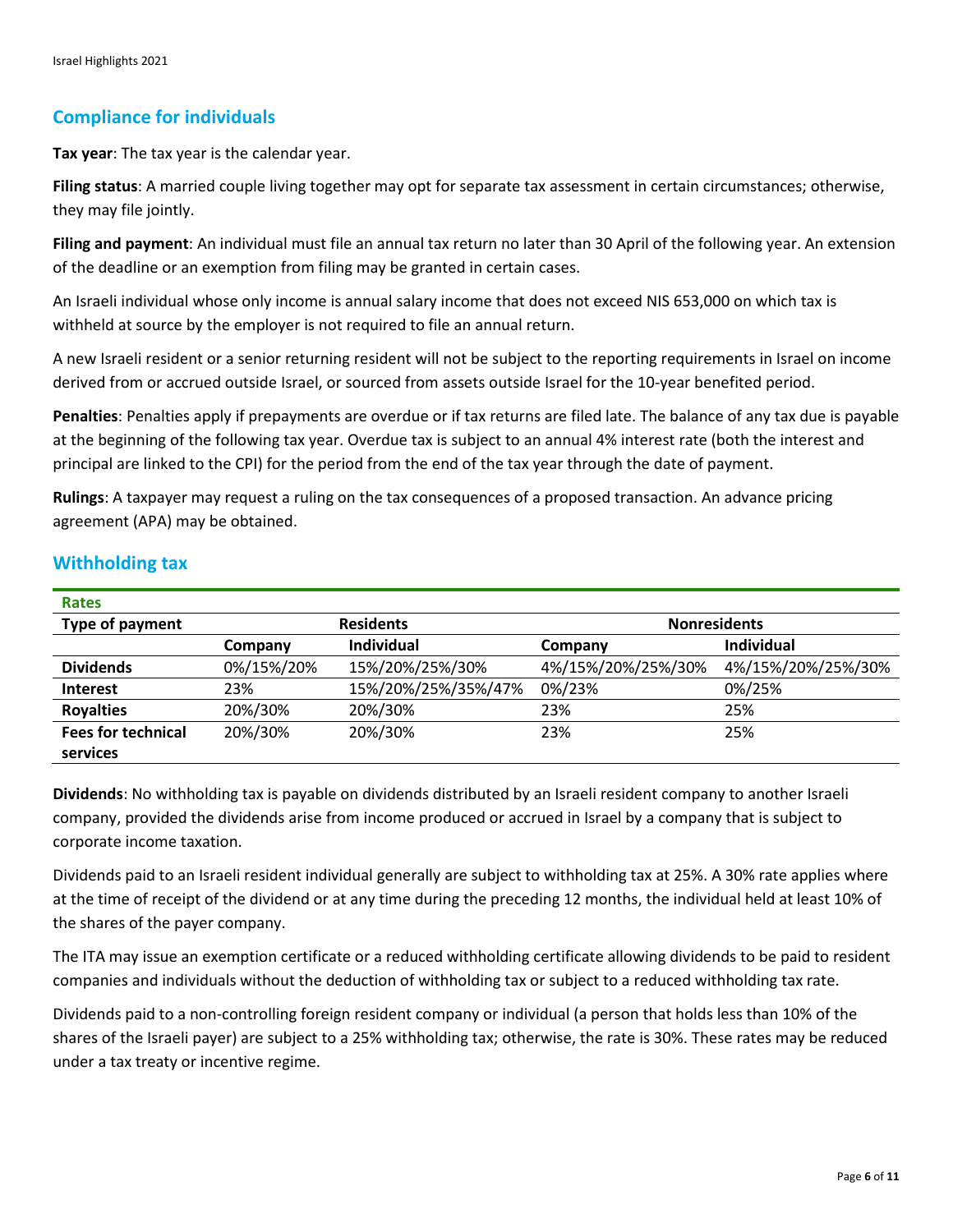Dividends distributed by a preferred enterprise to a resident individual or nonresident shareholder are taxed at a 20% rate. No tax is payable on dividends distributed by a preferred enterprise to another Israeli company (provided the dividends are payable from income produced or accrued in Israel that has been subject to tax).

Dividends distributed by an approved/benefited enterprise to a resident or nonresident shareholder generally are taxed at a 20% rate if the distribution is made from profits attributable to the approved enterprise, or at a reduced rate of 4% on the alternative incentive track ("Ireland track") if distributed to a nonresident. Where a distribution is made from profits generated during the benefits period of a program that was confirmed in 2013 or earlier, the tax rate is 15%. In certain circumstances, no tax is payable on dividends distributed by an approved/benefited enterprise to another Israeli company, provided the dividends arise from income produced or accrued in Israel that has been subject to tax.

Dividends distributed by a preferred technological enterprise or a special preferred technological enterprise to an individual out of technological earnings (earnings derived in the enterprise's ordinary course of business from a qualifying intangible owned by the enterprise) are taxed at a 20% rate. No tax is payable on dividends distributed by a preferred technological enterprise or a special preferred technological enterprise to another Israeli company, provided the dividends arise from income produced or accrued in Israel that has been subject to tax. When the distribution is made to a nonresident company, a reduced rate of 4% applies, which may be reduced under an applicable tax treaty.

**Interest**: Corporate income tax (currently 23%) is withheld from interest payments to a resident or nonresident recipient that is a "body of persons."

The withholding tax rates applicable to interest paid to a resident individual are as follows:

- 20% on interest paid by a provident fund (15% where the interest is derived from amounts deposited in the fund before 8 May 2000);
- 25% on bank interest (15% where the interest is payable in respect of an asset that is not index-linked);
- 35% on interest paid on debentures or government bonds issued before 8 May 2000 to a recipient who at the time of payment of the interest, or at any time during the preceding 12 months, held less than 10% of the shares of the payer; and
- 47% where the recipient of the interest at the time of receipt of the interest or at any time during the preceding 12 months held at least 10% of the shares of the payer, is an employee of the payer, or provides services or sells products to the payer.

Any other interest paid to an individual is subject to withholding tax at 25% (15% where the interest is payable in respect of an asset that is not index-linked).

The ITA may issue an exemption certificate or a reduced withholding certificate allowing interest to be paid to resident companies and individuals without the deduction of withholding tax or subject to a reduced withholding tax rate.

Interest paid to a nonresident individual is subject to withholding tax at 25%. The withholding tax rate on interest paid to nonresidents may be reduced under an applicable tax treaty. A 0% withholding tax may apply to interest on certain public bonds held by foreign residents.

**Royalties**: Royalty payments made to resident entities and individuals are subject to withholding tax at 20% where the recipient can demonstrate that it maintains books of account and has filed returns; otherwise, the rate is 30%.

The ITA may issue an exemption certificate or a reduced withholding certificate allowing royalties to be paid to resident companies and individuals without the deduction of withholding tax or subject to a reduced withholding tax rate.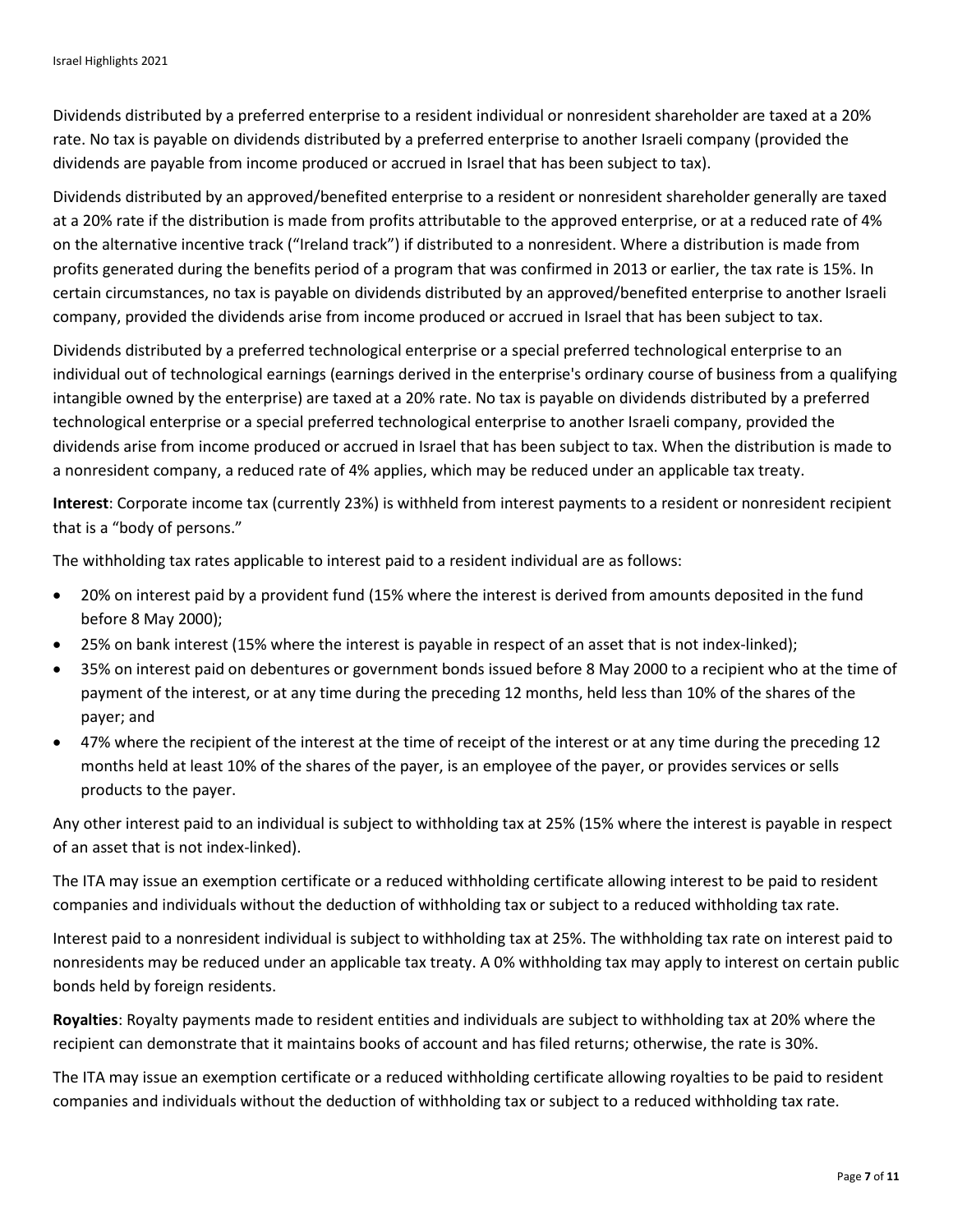Royalty payments to nonresident entities and individuals are subject to withholding tax at 23% and 25%, respectively. The rate may be reduced under an applicable tax treaty.

**Fees for technical services**: Technical service fees paid to resident entities and individuals are subject to withholding tax at 20% where the recipient can demonstrate that it maintains books of account and has filed returns; otherwise, the rate is 30%.

The ITA may issue an exemption certificate allowing technical service fees to be paid to nonresident companies and individuals without the deduction of withholding tax where the income from the services is not taxable in Israel (i.e., provided abroad by a nonresident).

Technical service fees paid to nonresident entities and individuals are subject to withholding tax at 23% and 25%, respectively. The rate may be reduced under an applicable tax treaty.

**Branch remittance tax**: There is no branch remittance tax.

**Other**: Other payments to non-Israeli corporations and non-Israeli individuals are subject to withholding tax at 23% and 25%, respectively. The rate may be reduced under an applicable tax treaty. If a service is provided or business income is generated outside of Israel by a nonresident, and is therefore not subject to tax in Israel, approval not to deduct withholding tax may be granted by the ITA.

#### **Anti-avoidance rules**

**Transfer pricing**: The transfer pricing rules are based on the OECD guidelines, and apply to transactions between an Israeli resident and a related nonresident. A hierarchy of transfer pricing methodologies applies, with preference given to transaction-based methods over profit-based methods. Documentation requirements mandate that the taxpayer attach a statement to the annual tax return and provide a detailed transfer pricing study at the request of the ITA. An APA may be obtained.

Israel has signed the multilateral agreement for the automatic exchange of country-by-country (CbC) reports but has not yet introduced CbC reporting requirements. The necessary legislative process commenced in 2016 but has not yet been completed. Draft legislation issued for public consultation would amend Israeli transfer pricing legislation and regulations and introduce additional reporting and documentation requirements for multinational enterprises that include an Israeli entity but it is not yet known when the final legislation will be enacted.

**Interest deduction limitations**: There are no interest deduction limitations other than the restrictions under the transfer pricing rules.

**Controlled foreign companies**: A foreign company that is "controlled" by Israeli shareholders and that has accumulated undistributed passive profits taxed at a rate not exceeding 15% is considered a controlled foreign company (CFC). The Israeli shareholder controlling the CFC is treated as if it had received its proportionate share of the profits as dividends (deemed dividends). No deemed tax credit is granted on the deemed dividend. When the profits are distributed, the Israeli controlling shareholder is eligible for a deduction in the amount of the gross notional dividends that were subject to Israeli tax (limited to the amount of the distribution), in addition to a tax credit for foreign tax paid. If the tax credit cannot be utilized, the ITA will repay the credit to the taxpayer, generally indexed to take account of inflation.

**Hybrids**: There is no specific anti-hybrid legislation. However, provisions in the Income Tax Ordinance (ITO) that allow the ITA to recharacterize or disregard a transaction if tax avoidance is the main purpose of the transaction may apply. The OECD multilateral instrument (MLI) entered into force for Israel on 1 January 2019, and the application of the provisions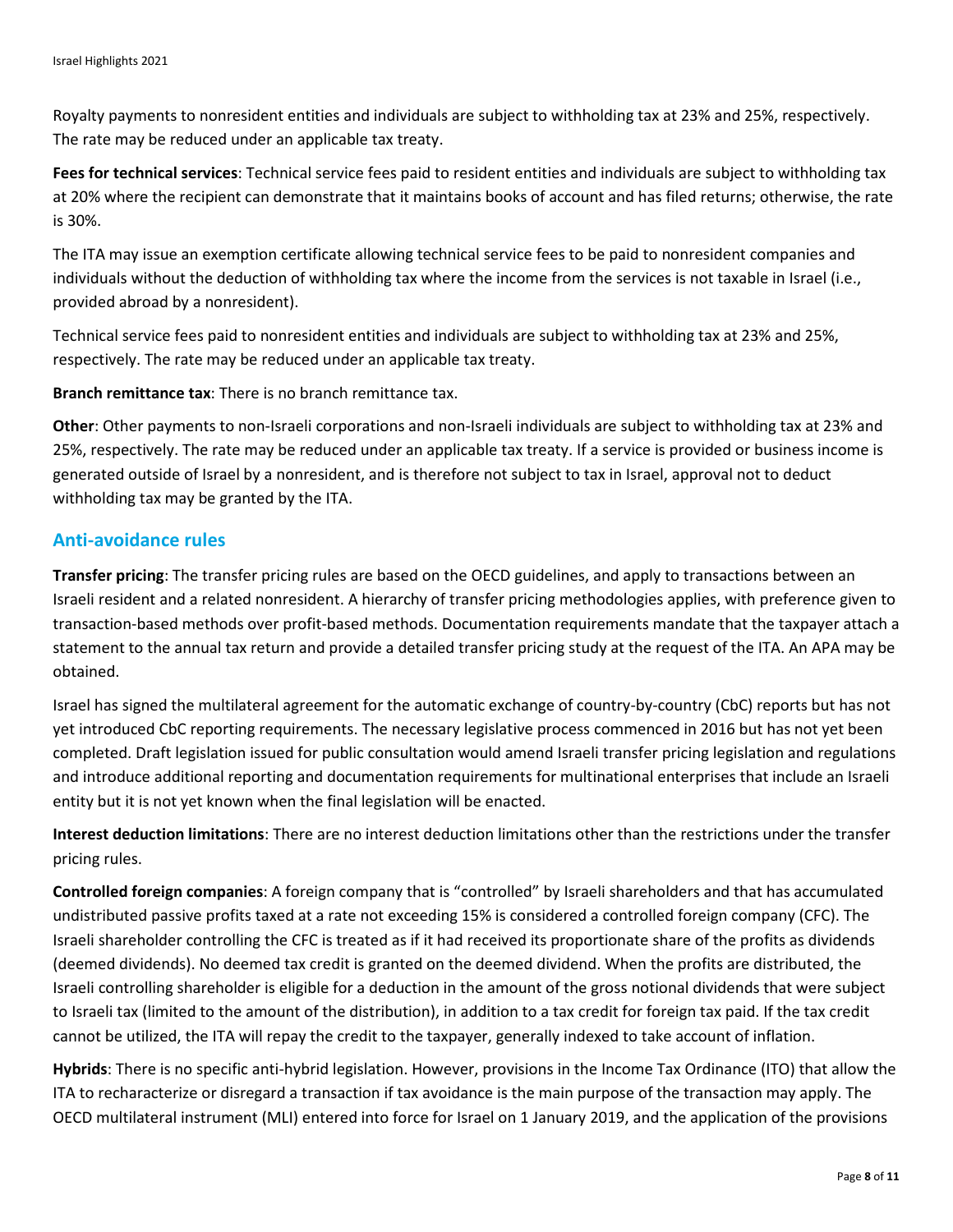of an applicable double tax treaty interpreted in accordance with the anti-abuse provisions of the MLI also may result in effective anti-hybrid measures.

**Economic substance requirements**: There are no specific economic substance requirements, although provisions in the ITO that allow the ITA to recharacterize or disregard a transaction if tax avoidance is the main purpose of the transaction may apply. The application of the provisions of a relevant tax treaty interpreted in accordance with the anti-abuse provisions of the MLI also may result in effective economic substance requirements.

**Disclosure requirements**: The taxpayer generally must disclose all facts relevant for tax purposes, particularly with respect to transactions with related parties. Taxpayers are required to disclose certain tax positions adopted and certain tax opinions obtained. An updated list of reportable tax positions is published annually by the ITA.

**Exit tax**: Israeli resident entities and individuals who cease to be Israeli residents for tax purposes are deemed to dispose of all assets (other than assets located in Israel, such as real estate, that remain within the charge to Israeli tax) the day before the change in residence status.

The asset generally is deemed to have been sold at fair market value, and the tax is payable on the date of the change in residence status. Alternatively, the assessment of the liability can be deferred to the date of the actual disposal of the asset when tax is payable on a proportion of the real capital gain based on the period for which the asset was held by the taxpayer as an Israeli tax resident. This proportionate capital gain calculation does not apply to assets liable to tax at the date of their realization but subject to the general capital gain rules.

**General anti-avoidance rule**: Provisions in the ITO allow the ITA to recharacterize or disregard a transaction if tax avoidance is the main purpose of the transaction

**Other**: Under certain circumstances, direct or indirect withdrawals of funds from a company by a substantial shareholder (including resident and nonresident companies and individuals) may be subject to taxation at the shareholder level as deemed dividends (or as employment or business income if the company has insufficient earnings to cover the amount of the dividends). Withdrawals of funds may include loans or other debts, or cases where a shareholder directly or indirectly makes use of a company's assets. Any direct or indirect withdrawal of funds that has not been returned by the shareholder within one year from the end of the year in which the funds were withdrawn is included in the shareholder's taxable income.

# **Value added tax**

| <b>Rates</b>         |     |
|----------------------|-----|
| <b>Standard rate</b> | 17% |
| <b>Reduced rate</b>  | 0%  |

**Taxable transactions**: VAT applies to most goods and services, and on imports.

**Rates**: The standard VAT rate is 17%. Certain items are subject to a 0% rate, including exported goods, intangible goods, the provision of certain services to nonresidents (such as tourism services), the transport of cargo to and from Israel, the sale of goods and services to the Eilat free trade zone, and the sale of fresh fruits and vegetables.

Payroll tax is levied on nonprofit organizations in lieu of VAT at a rate of 7.5% of payroll. For financial institutions, a 17% tax based on payroll and profits is imposed in lieu of VAT.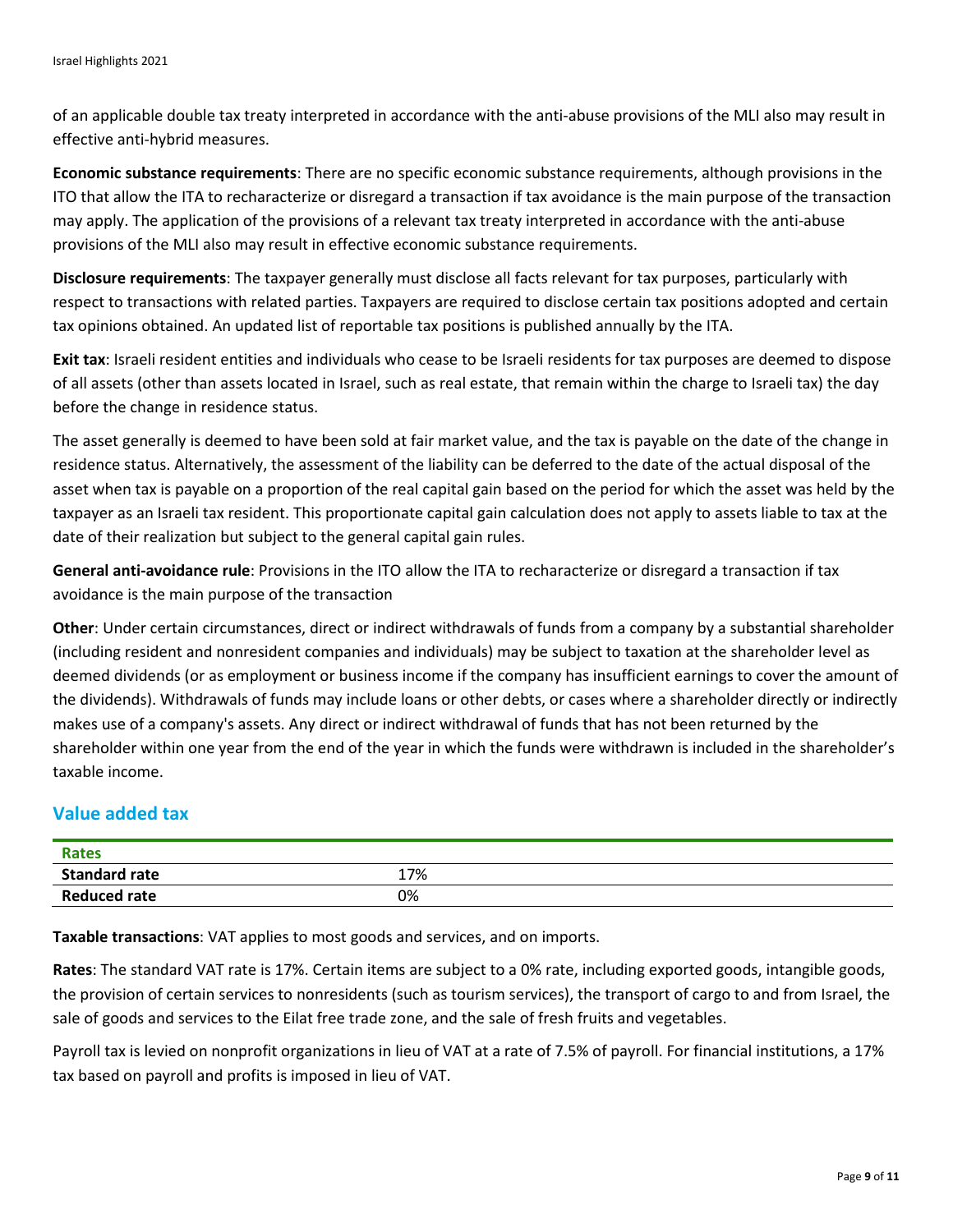**Registration**: An Israeli company, or a foreign company conducting business in Israel, generally must register for VAT purposes. A nonregistered foreign company operating in Israel generally must register within 30 days. A foreign company registered in Israel or a nonregistered foreign company that carries on an activity or business in Israel must appoint a local representative for VAT purposes within 30 days of commencing its domestic activities and must notify the VAT office closest to its place of business.

**Filing and payment**: The business is required to collect output VAT on the goods, services, or assets it sells. The VAT collected is transferred to the VAT authorities either monthly or once every two months, whichever is determined to be more appropriate by the authorities based on the annual turnover projection (monthly if the annual turnover is greater than approximately NIS 1.52 million). The business may offset the output VAT against any input VAT paid in the course of doing business. The annual revenue threshold to qualify as an "exempt dealer" under the VAT law is NIS 100,491. Such businesses are exempt from output VAT and receive relief from filing periodic VAT returns (other than the declaration reporting the annual turnover). Exempt dealers are not entitled to recover their input VAT.

#### **Other taxes on corporations and individuals**

Unless otherwise stated, the taxes in this section apply both to companies and individuals and are imposed at the national level.

**Social security contributions**: National insurance is required by law (covering allowances and stipends for pensioners, widow(er)s, disability, maternity, children's allowances, industrial accidents, military service pay, and unemployment). Employers and employees are required to pay national and health contributions, and employee contributions are withheld by the employer.

In addition, every individual is subject to health care tax.

**Payroll tax**: There is no general payroll tax, but payroll tax is levied on nonprofit organizations in lieu of VAT at a rate of 7.5% of payroll. For financial institutions, a 17% tax based on payroll and profits is imposed in lieu of VAT.

**Capital duty**: Israel does not impose capital duty.

**Real property tax**: Property betterment tax applies to sales of real property. The principles of the tax are similar to those of capital gains tax. For companies, the betterment is calculated from the date of purchase until the date of sale, and the amount of betterment is subject to the corporate tax rate at the date of sale.

For individuals, the tax regime uses a linear tax model that taxes the real betterment at different tax rates, depending on the dates on which the betterment was accrued. Betterment accrued from the date of purchase up to 7 November 2001 is subject to the marginal individual tax rates; betterment accrued from 8 November 2001 to 1 January 2012 is subject to the marginal individual tax rates up to 20%; and betterment accrued after 1 January 2012 is subject to the marginal individual tax rates up to 25% (30% if the seller holds more than 10% of a real estate company).

If the asset is a residential apartment, all real betterment accrued before 1 January 2014 is exempt, and all subsequent betterment is subject to the marginal individual tax rates up to 25%, if certain conditions are fulfilled.

Individual purchasers of real property are subject to a purchase tax (acquisition tax) of 6%. When the asset purchased is a residential apartment, the purchaser is subject to purchase tax at progressive rates ranging from 0% to 10% (assuming the residential apartment is the only residential apartment owned by the purchaser).